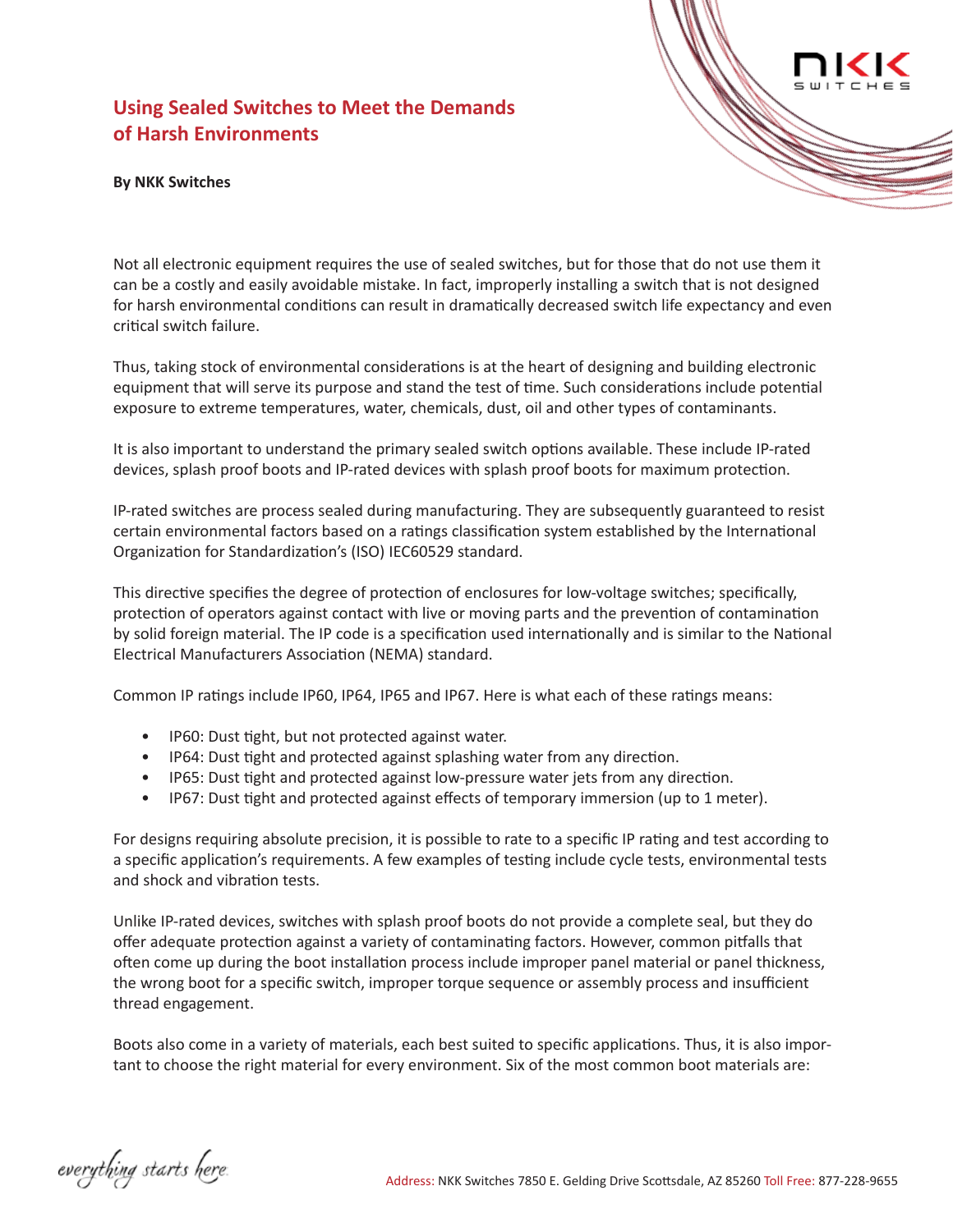

- Silicone rubber, which provides very good hot, cold, ozone, aging and ultra-violet light resistance. It also offers very good flexibility, resilience and tensile strength over a wide temperature range. However, it is less tear resistant than some other materials, so proper care must be used during installation.
- Natural rubber, which is a great choice for panel seals and gaskets.
- Polyvinyl chloride (PVC), which is typically only used for dust proof covers as other materials provide superior resistance against all other types of contaminants.
- Nitrile butadiene rubber (NBR), which offers an excellent balance between protecting against oil and cold temperatures, good elasticity and prolonged performance. However, it provides inferior ozone resistance.
- Ethylene propylene rubber (EPR), which while offering good hot, cold, dust, ozone and water proofing, it provides mediocre oil resistance.

Switch manufacturers can often retrofit most switch types, including pushbutton, rocker, rotary and toggle switches, with splash proof boots. The only exceptionsare typically heavy-duty power rotary and slide switches. Half-boot options are also often available for toggle switches.

As a third sealed switch option, IP-rated devices with splash proof boots combine the sealed characteristics of IP-rated devices with an added splash proof boot. In many cases, using an IP-rated switch with a splash proof boot can be considered over design. However, if an application requiring an IP-rated switch impacts safety, either of equipment or human life, designing in such redundancy to ensure the highest level of protection against contamination and disastrous switch failure can be essential.



The ideal type of sealing method – whether that is an IP-rated device, a splash proof boot or a combination of the two – is largely dependent on the specific environment the switch will be used in. The most common harsh application environments are industrial control, medical and automotive/ transportation/heavy equipment.

Several questions must be asked when selecting a switch for industrial control environments:

What types of processes are being used in the facility? What is being made in the facility? Are there any contaminants in the air that could potentially affect switch performance?

All these factors are critical in the decision. In many cases, switches in industrial control environments will be subjected to fluids such as oils, cleaners or materials used in manufacturing processes. In such environments, where heavy machinery is often present, the consistent performance of a switch can become a safety issue with dire consequences.

Typically, industrial control environments require IP-rated switches. However, when safety is a factor in such environments, the redundancy of an IP-rated device with a splash proof boot is recommended.

everything starts here.